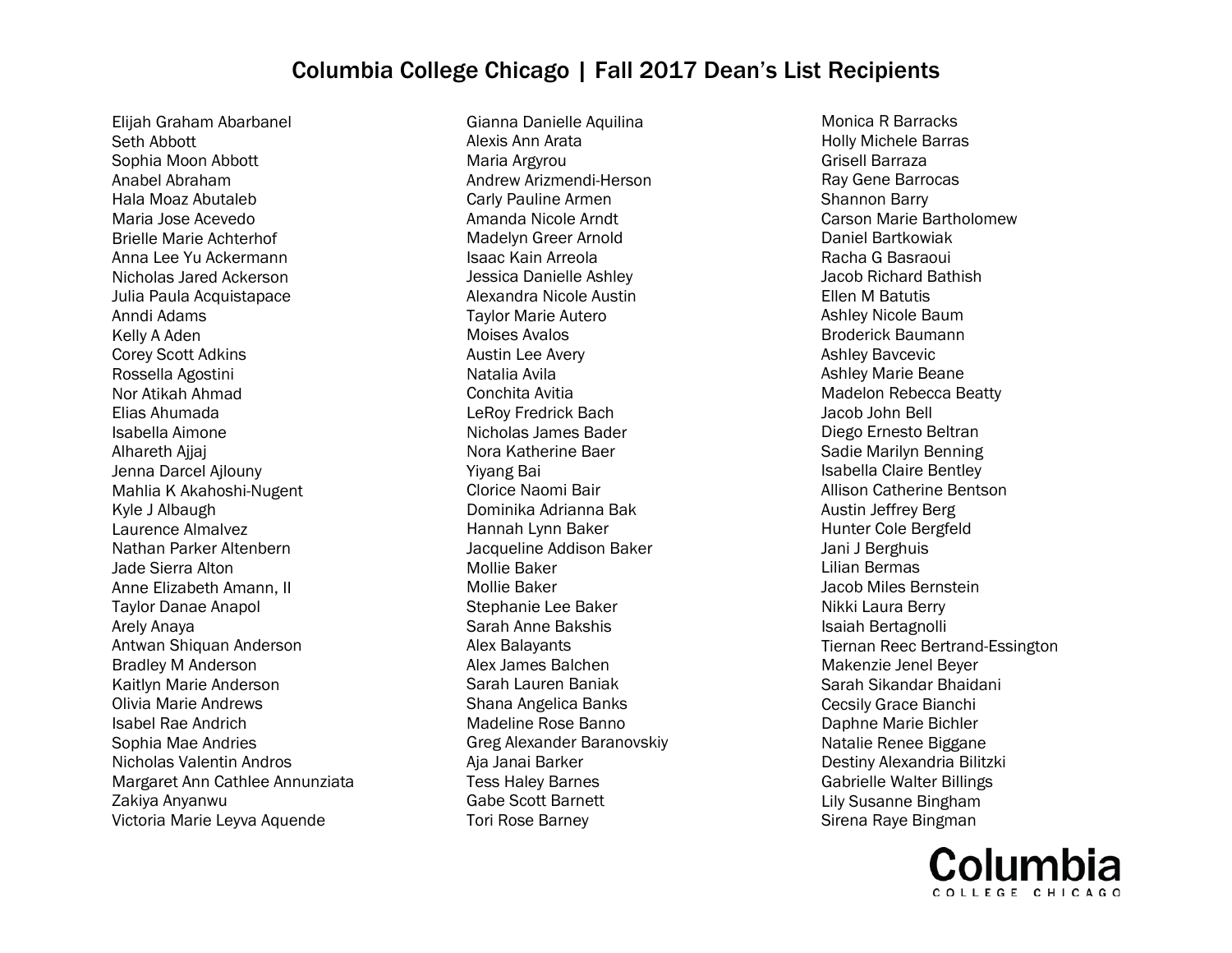Halle June Bins Claudia Margaret Bixler Robert Smari Bjornsson Lucas Reed Black Alivia Sahara Blade John Dewey Blanchard Elizabeth Bland Avery Blanton Madeline Rose Blanz Haley Blomquist Dominik Bluesse Nicole Ashley Blunier Molly Aidan Bockmeyer Skylar Shea Bohatch Amanda Boike Colin Thomas Bokowy Kyara Sioken Bolanos Anja Catherine Boltz Ashlee Lynn Bond-Richardson Cole Matthew Bonnema Heather Stephanie Boon Olivia Marie Booth Cameron Bopp Mitchell Todd Borgardt Hunter Garrett Borowick Joshua Teuscher Boshell Tyra Bosnic Scott Robert Bostrom Breanna R Boswell Alexis Nicole Bowe Chris Michael Bowling Daniel Ray Bowman Shelby Lynn Bowman Kyle Thomas Boyd Ryan Scott Boylan Katherine Margaret Boyman Rebecca Rose Bozza

Alvaretta Brianna Bracey Emilee Brackenbury Eric Michael Bradach Parker James Bradford Cole Bradley Kacey Anne Bradshaw Mia Brooke Brady Daniel Bragiel McKayla Ann Braid Anna Maria Bratsakis Bailey Marie Bray Victoria Joyce Brazzale John Breihan Richie Paul Brennan, Jr. Alexander Brinkley Madeline Rose Brittingham Kara Alana Brock Zoe Catherine Brohm Lucille Marie Brooks Phylinese Vashawn Brooks Connar Elizabeth Brown Erin Brown Stephanie Nicole Brown Taylor Erica Brown Emoni Brown-Bey Zak Thomas Brownell KJ Bruels Mel Santiago Brunelle Paige Alison Brunsen Jazmin Kiara-Grace Bryant Rachel Emily Bryza Kellie Elizabeth Buffington Sylvia Marzena Bukowska Megan Bulger Samuel Louis Bull Zachary Robert Buntin Courtney Marie Buoy

Carter Ashcroft Burch Kaely Faith Burgardt Hannah Jess Burke William Joseph Burke Brianna Marie Burkey Zach Even Burnside-Alberts Elizabeth Ashlee Burton Jodi Lee Bushnell-Aleman Tarin Martha Butterfield Sung Min Byun Fabian Cabrera Samantha Maureen Caden Erika Caldwell Margaret A Caldwell Katelynn Rose Caleca Jaime L. Calme Sol Camano Taylor Skye Camara Macy Camille Adam David Campbell Katy Campbell Madison Leigh Campbell Jasmine Careddu Colby James Carlson Paige Marie Carlson Lauren Dee Carlton Julia Ann Carnaghi Justin Lowell Carpenter Danielle Elizabeth Carr Heloisa Renatini Carramate Marie Carroll Reed Reed Carroll Scott Matthew Carstens Genesis Tukita Castillo Maria Castillo Kayla Cates Sophie Marcella Cates

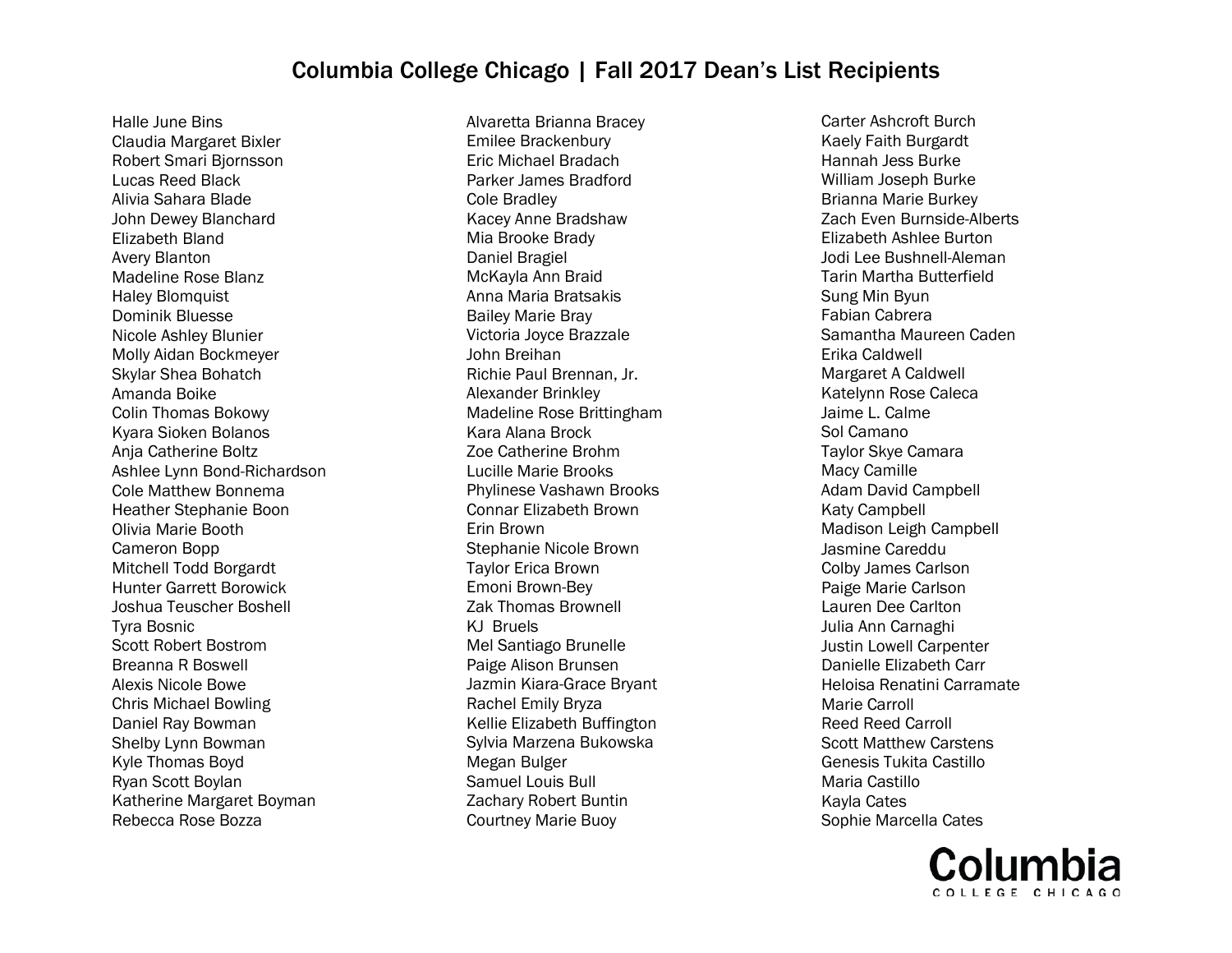Alisee Cattebeke Riley Anne Cavanaugh Ruben Ceniceros Hannah Virginia Chandler Karen Leigh Chaney Curran Robert Chapman Emily Jane Charameda David Chasanov Matthew Ross Chase Nicholas Michael Chatlosh Ashley Nicole Chavera Jennifer Giselle Chavez Nohemi Chavez Michael Chen Yuhsin Chen Mitchell Ray Cheng Clarissa Maria Chevalier Yanni Chisolm Isabell Lillian Chouinard Caitlin Alise Chrastka Gib Kent Christensen, II Kelsey Lauren Christiansen Christine Chu Jocelyn Ann-Marie Chubb Jade Michae Cichon-Kelly Joanne Elizabeth Cimarosti Alyssa Michelle Cinatl Matthew Christian Cipolla Javier Alfredo Cisneros Yazzy Ileana Cisneros Patrick Jeffrey Clark Korrin Alice-Gene Clayton Dimitria Francina Cleare Liz Louise Cleven Emmanuelle Marianne\_C Coche Jon Peter Cochran David Graham Cochrane

Sarah Saltiel Cohen Jacob Coker Hannah Aubrey Colby Madeline Elise Cole Rachel E Cole Annie Sophia Collick Margaret Kathleen Collins Sam Ann Collins Luis Concepcion Elsa Mirei\_Magdalena Conde Steven Cooper Allison Lee Coppedge Christine Michelle Corazza Emilio Lauriano Cordova McKone Trevor Corkery Katelyn Marie Corpus Maria Natalia Corradin Joshua Corson Leti Noriz Cortes Simona Adele Costanzi Peter Evan Costas Kristen Marie Costello Jacob Charles Cox Samuel Mchugh Cox Lillian Christine Cozzens Mjachaelob Alekzandre Craig Grace Elisabeth Creech Jack Butler Cronin Mackenzie Brianna Crosson Geneva K Croteau Lauren Michelle Cruger Isabella Marie Crum Daniella Idalia Cruz Ryan Timothy Cruz Morgan Elizabeth Csejtey Sarah Mackenzie Cullen Jules Cunningham

Maggie Lynn Curran Robert Abbott Curtis Caitlin Elizabeth Cusack Courtney Victoria Cusack Morgan Taylor Cutler Julia Czoch Christina Saad Dababneh Daniel Samer Dababneh Marco Evan D'Andrea Katherine Marie Daniel Dyana T Daniels Kaitlyn Christina Daniluk Mayan Henry Darbyshire Sherman Lee Darden, Jr. Shannon Marie Dauksza Cynthia Davalos Jasmine Desiree David Brett Harley Davidson Sarah Elizabeth Davies Bonnie Bernice Davis Carly R. Davis Dorian Lavon Davis Earl Lawrence Davis Graham Thomas Davis Hannah Davis Kolin Ryan Davis Michael Patrick Davis Maria Christina Dawley Megan Elizabeth Day Natalie Elizabeth Day Emma Rose De Boer Jamie Leigh De Guire Michaela Anne De Guire Gabriel Miguel De La Mora Justin Daniel De Leon Gabriel Conciani De Moraes Kevin Marley Dean

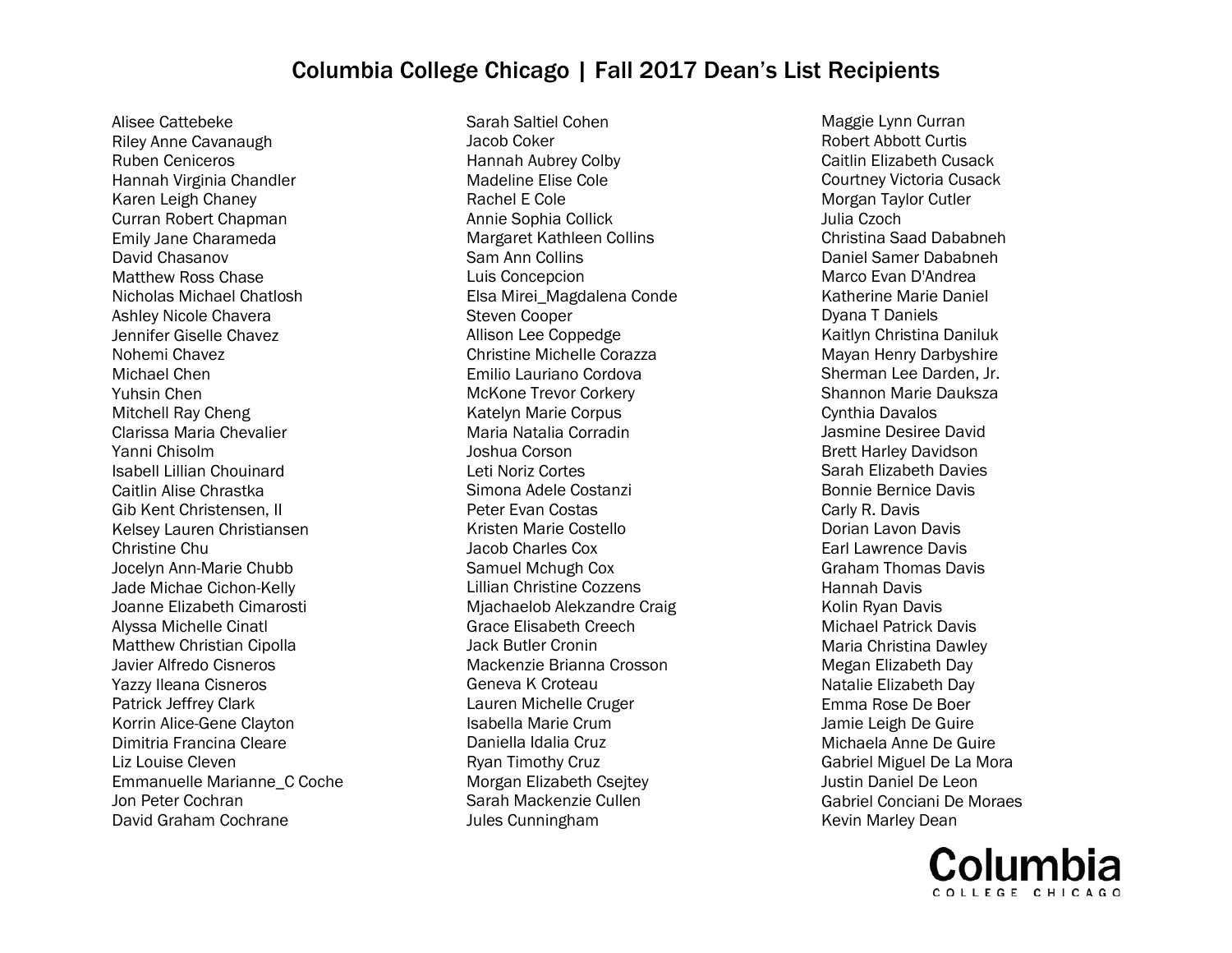Danielle Elizabeth Deasley Allison DeCant Ryley Paige Decker Mikaela Helane Dee Tessa Renee DeHart Sean Michael Delahunt Noah Matthew Delaney Brian Joseph Delisi Mikayla Delson Rita Clare Dennin Alec Jay Denny Michael DePaola Alyssa Laurenne Derezycky Jordan Ann DeRop Jodie Cay Desrosiers Gina Rose\_Sarah Deutscher Heather Devin Justin Davidson DeVito Zachary Quinn Devroy Margaux Di Iorio Benjamin Michael Dib Olivia Tyler\_Dickinson Dibb Aidan Kidd Diefenbach Gavin Diehl Ash Dietrich Colton Reese Dillow Mitchell Louis Dinello Shane M Dioneda Brandon DiPaolo Mia Giuliana Disanto Jhavian Lee Dixon Maureen Kara Doherty Riley Anton Donavan Clarisse Emilia Donini-Lenhoff Natasha Abena Donkoh Rebecca Lynn Dose Bianca Dovarro

Koda Lee Dowding Micki Marie Downey Shelby Marie Doyle Frances Tiffany Dravellas Max Spencer Drenckpohl Georgia Ruth Drost Triana Alexis Drozd Thorne Wiley Drwal Yuxin Du Steven Charles Dudley Charlotte Duff Marissa Lynn Duignan Alexandra Clare Dumas Lauren Leslie Dunkelberg Brett Thomas Dunlap Luke Allen Dupuis Noah Stephen Durany Denise Ann Duriga Katherine Durnik Joy Dominique Duson Omega C Dyson Maggi Lynne Eachus Loryn Mae Eagleson Brendan Scott Eathorne Corey Joseph Eaton Percy L Eddy Julia Edmonds Kennedy Marie Edwards Mila Edwards Steven Joseph Edwards Therese Victoria Edwards Maria Elizabeth Efting Kayla Elizabeth Egan Eva Dulaney Eig Dana Elizabeth Einersen Bridget A Ekis Niv Yosef Elbaz

Vanesa Elias Jonathan Jerome Elkins Briana Nicole Elliott Karly M Ellis Lothlorien Lavon Ellis Anna Marie Engel Victoria Elizabeth Espat Kaylynn Karoline Espinoza Abriana Raquel Esquivel Minna Etters Thomas Kent Evans, III Eduardo Jose Fabian Sofia Grace Fabiano Delaney Virginia Fagan Grace Louise Fanning Hannah Marie Faris Frances Colleen Farlee Sunnie Ann Farrar Ian Mason Farthing Sarah Jane Fassett Kasey Jean Felgar Yuanpeng Feng Mary Lee Fenner Hillary Brooke Fenton Matisyn Caleigh Ficara Nishon Fields Jade Nicole Fier Mary Figueroa Matthew Daniel Filipek Jacob Diamante Filippini Max Juliand Finch-Raymond Evelyn Hilleren Finne Tarriell Lorissa Finner Haley Michelle Fischer Taylor Fischer Lizzie Kathleen Fish Karly Hanna Fish

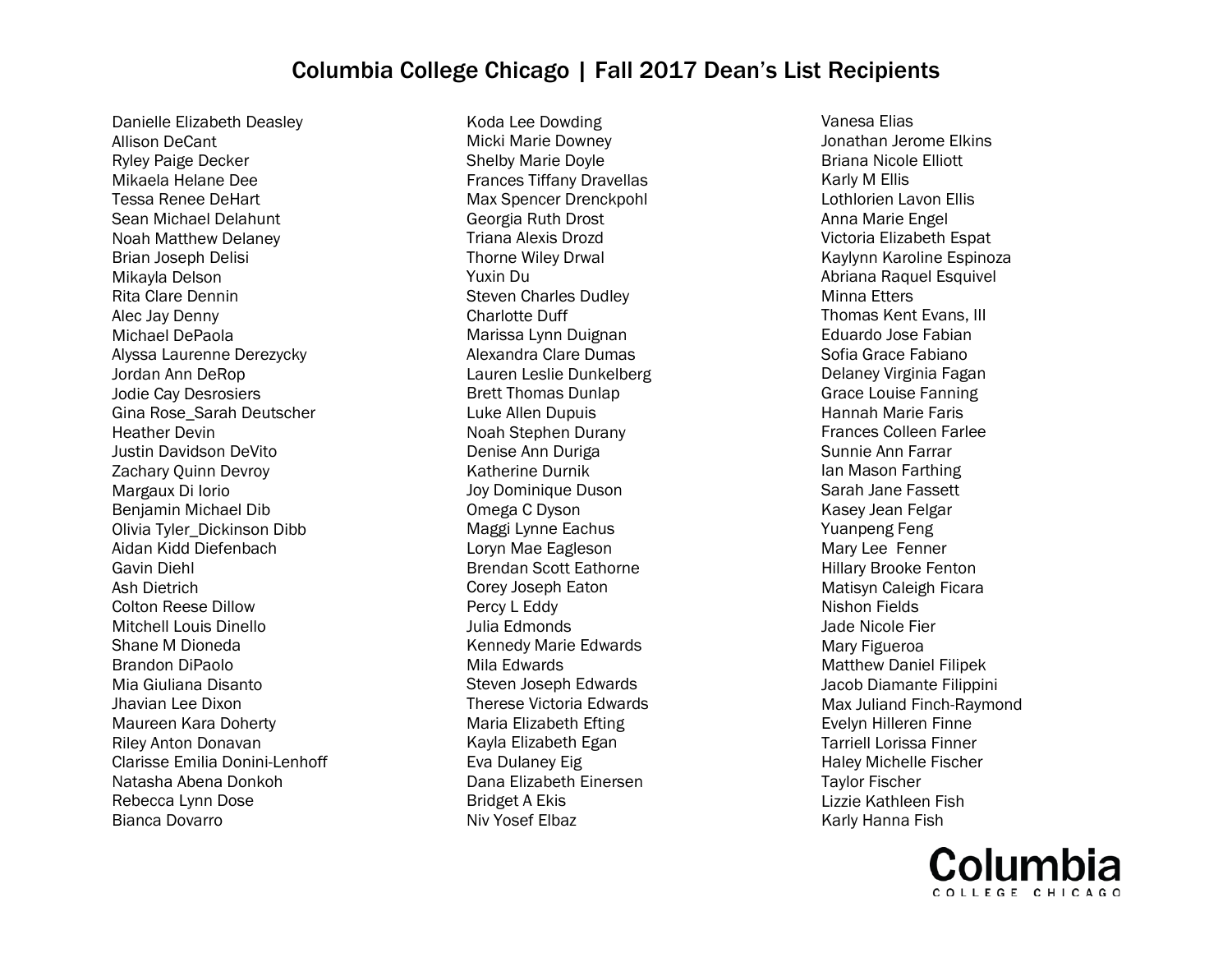Mary Katherine Fitzgerald Lindsay Ann Fizzell Rachel Marie Flynn Penny Folger Madelyne Lenore Forrester Sophie Arianne Forsyth Leigha D Fowler Madelyn Bryn Fox Abigail Lee Francis Ana Yasmine Frank Holly Danielle Frankino Justin Cole Franklin Madeline Jane Franklin Alexandra Antoinette Fredrich Mary Kate Freelove Anisa Marie French Anna Lee French Danielle Bailey Frick Lucia Frisancho Emily Josephine Fritz Michael Scott Frushour Kelly Frye Tiffini Nichole Funches Lexa Dielle Funderburg Chandler Fundum Adlai Margaret Gaither-Ganim Emily Ann Gallaugher Dominic John-Patrick Galli Estefania Galvan Emma Elise Gamboa Pedro Nogueira Garcez Alejandro Garcia Evelyn Garcia Gabriella Garcia Kate Nicole Garcia Miguel Garcia Natalie Garcia

Tatyana Alexandra Garcia Viridiana Garcia Madeleine Marie Gardere Emma Rose Gardner Brianna Nicole Garrett Allie Lydia Gaubatz Jana Caitlin Gautschy Leah Chaya Gaynor Chase C Gehrlich Allison Emily Geller Haylee Lynne Gemeiner William Vonish Gentry Kayla J Gentz Tori Anna Gibbons Katelyn Summer Gilland Courtney Denise Gilmore Joshua Devan Giordan Gianna Marie Giralamo Julia Ann Giroux Emma Grace Givens Leo Weston Gleiss Gianella Goan Morgan Elizabeth Gold Anna Kathleen Goldberg Alyssa Danielle Golden Luke Austin Goldfain Lauren Theresa Goldstein Elizabeth Anne Gomez Jorge Luis Gonzalez Natalie Gonzalez Tatiana Maria Goodman Victoria Rose Goodman Naomi Arlene Gorden Grace A Govostis Celia Avens Grabill-Sulski Sarah Marie Graf Lorrie A Graham

Rachel Ellen Graham Brett Lynn Grant Mandy Nicole Grathwohl Faith Chara Green Madison Rae Green Zachary James Green Eric Greenbaum Jerikah Morgan Greene Kyslee Hendricks Greve Sara Griffin Summer Aneesah Griffin Taylor Alyssa Griffith Kelly Nicole Griffiths Matthew William\_Thomas\_H Grimes William Hart Griswold Willow Nicole Gritzmaker Karsen Gromm Charlotte Knickerbocker Gruman Dominic Angelo Gruszczynski Jonathan Steven Grutzius Natalia Guardia Bianca Guardiola Ana Gubic Joshua Ryan Guelzow Izzy Guerra Evan Thomas Gulock Veronika Martinova Guncheva Lee Roberts Gusman Darby Jack Gustafson Jonas Tristan Gustavson Rene Gutierrez Natalie Guzman Taryn Julia Habel Zachary Michael Hackman Brandi Hall Dante Michael Hall Jaleise DeShawn Hall

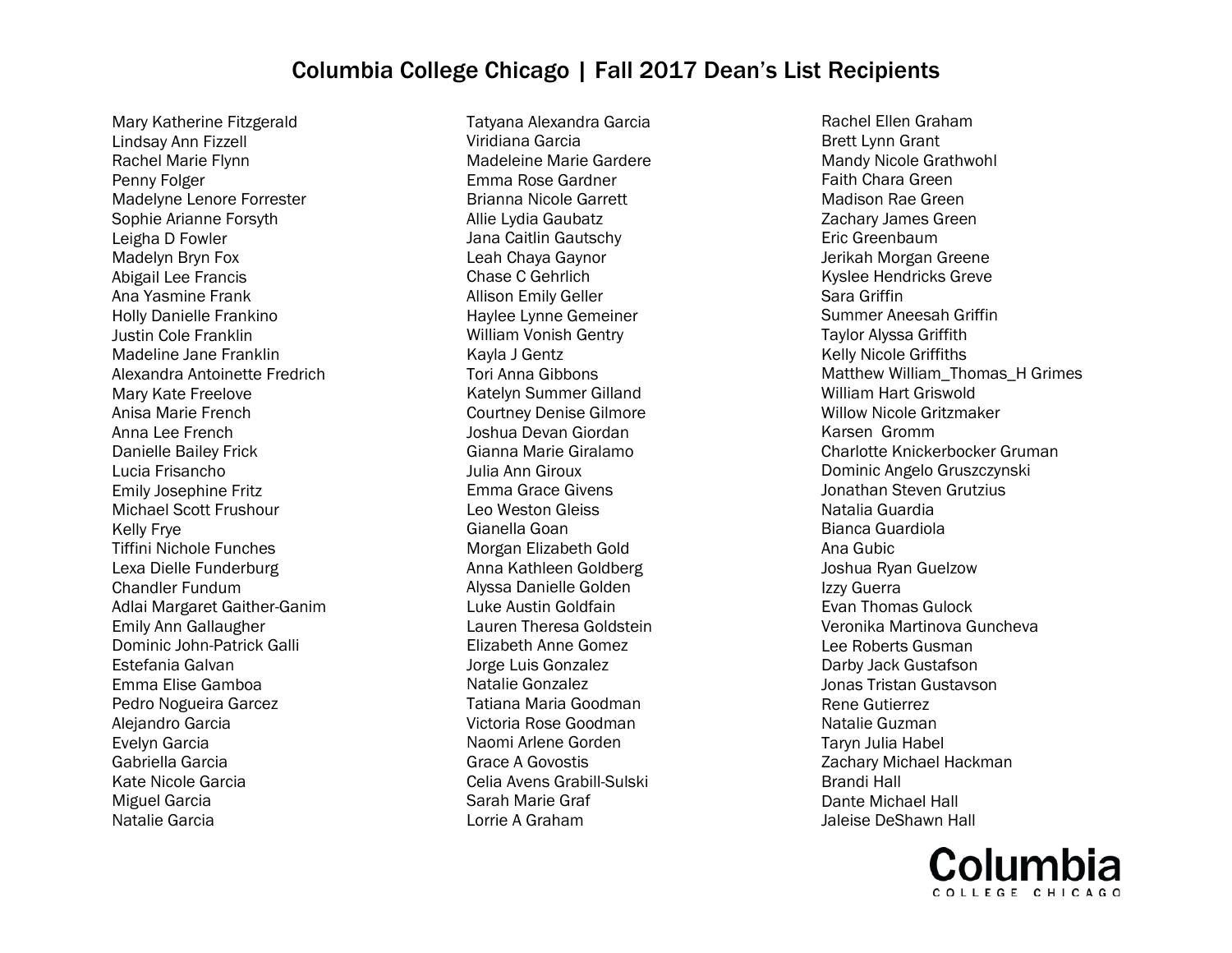Tristin M Hall Kevin Andrew Hamilton Parker Scott Hamilton Aaron Hamlin Morgan Ann Hammen Yuky Han Phoenix Hand Layla Li Hannaford Khianna Renee Hanson Nicole Marie Hanson Katharine Ann Harbison Trevor Hargis Austen Louise Harmon Ricardo Daniel Haro Lucia Harper Dylan Harper Andrew Benjamin Harris Kariama Harris Dylan Hopkins Hartz Anvar Hassanpour Lameese Hassen Clair E Hauser Simon Rand Havely Matt Hawkins Paige Lynn Hawn Zoe Marie Haworth Saige Austin Hayes Alexander Hugh Heaney Brianna Alexis Heath Abigail Patricia Heckel Lane Robert Hedler Easton Robert Hein-Maloney Danielle Doreen Helgeson Sara Marie Helsel Aryn Alaine Henderson Sariah Courtney Henning Leland Craig Henry

Rachel Marie Hentrich Aidan Hercules Armando Hernandez Giselle Hernandez Kristina Dee Hernandez Rachel Marie Hernandez Shelsee Shelanda Hernandez Teresa Elizabeth Hernandez Kinsey Cordelia Herzog Katie Hettenbach Sarah McClain Hierholzer Sam Cate Hillsman Amanda Jean Hinkle Mira Grace Hinzman Henry Thomas Hoare Patrick Walter Hoarty Jennifer Sandra Hochberg Meghan Patricia Hochhalter Ellen Alexander Hodges Ray A Hodges Soren Jean Hodshire Kaylee Mae Hofman Cassidy Marie Hofschulte Ellie Ann Hoge Lindsay Ann\_Kehaunani Holeso Ellis Ian Holland Katherine Michelle Hood Ryan Jerome-Michael Horacek Patrick Michael Horba Joshua Arin Horvath Aysha Ashly Househ Nikki Milan Houston Miles Greggson Howell Kelsey Michelle Hoyle Donnalee Huddleston Haruka Nicole Hughes CJ Hughes

Kate Dalia Hughes Kelyn Roxane Hulsey Daniel Joseph Humphrey Saris Alexandria Huneryager Samantha Diane Hunter Courtney Marie Huntington Elliot Luis Hurtado Salgado Tanner James Husman JuJu Hwang Natalie Hyland Jacob Andrew Hylton Janae Changcoco Iloreta Sarah Impola Maddy Claire Ipema Van Arlen Isaacson Camila Isopo Novi Baylee Y Jackson Tristan Blue Jackson Emily Michelle Jacobson John Alexander Jadkowski Elissa Marie Jancich Kaitlin Elizabeth Janis Isabella R Jannsohn Patrick Kinsella Jasper Mikaila Heather Jasso Brooke Jaundalderis Ian Jeannin Graham Joseph Jefferson Brendon Robert Jeffrey Tiana Marie Jimenez-Srisook Lizhi Jing Bailey Elizabeth Johnk Amanda Lauren Johnson Drew Johnson Liz Norine Johnson Martin Buck Johnson Mia Silva Johnson

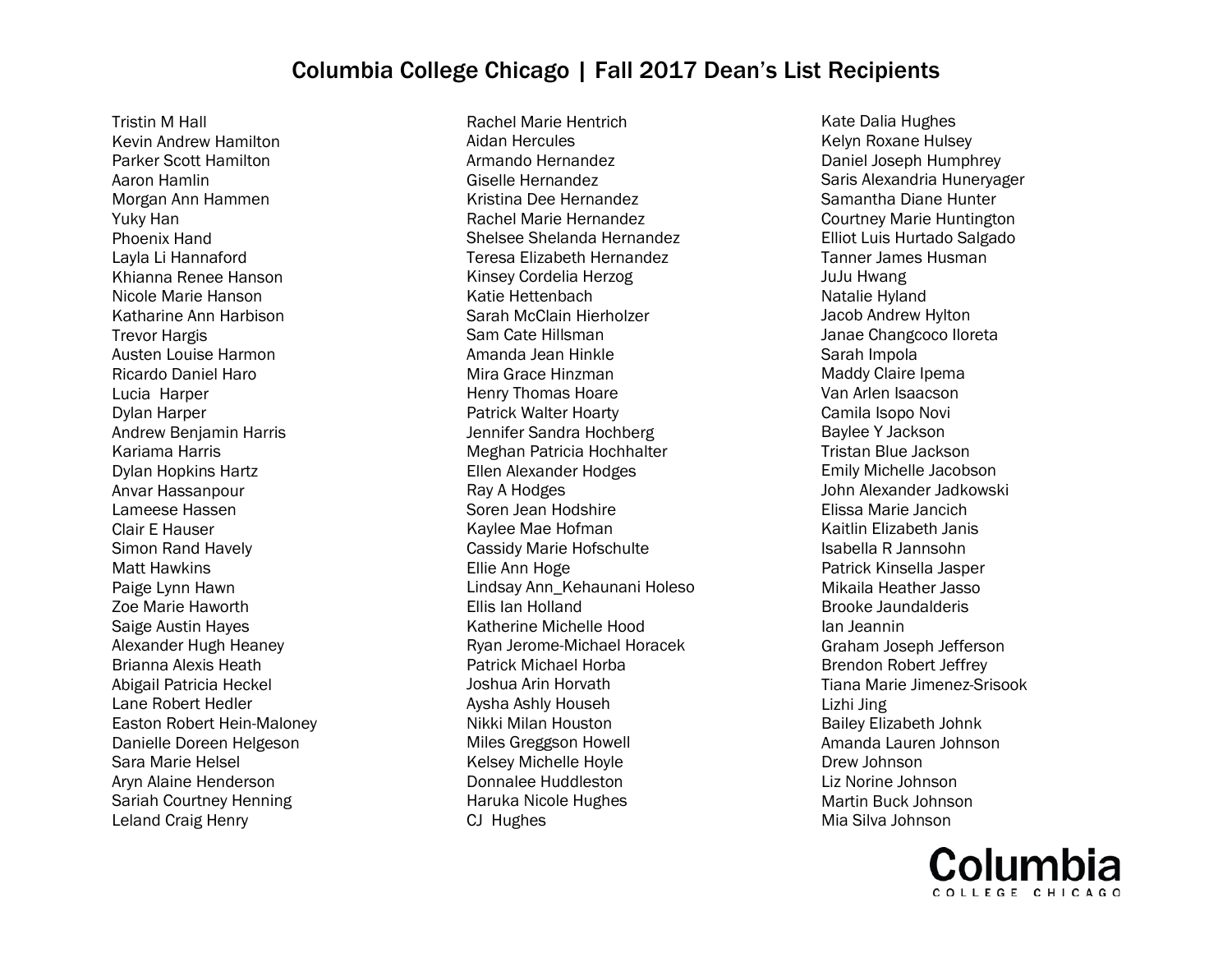Rebecca Lynn Johnson Sarah Casey Johnson Scott Johnson Stephen James Johnson Steven Johnson Tiana Nicole Johnson Carter Mcleod Jones Kaylee Kristine Jones Marisa Nicole Jones Milan Ellissa Jones Taylor Russell Jones Sophie Katherine Jones-Kellett Tori Elizabeth Joray Rialin Jose Oliver Joukowsky Christopher Andrew Jowett Kathryn Klein Julian Alexis Christine Julovich Emily Rose Kaberlein Thomas P Kaempfer Ian Tyler Kallos Spencer Richard Kallsen Qasryna Kamarudin Angelina Ann Kanan Daniel James Kaniewski Amanda Mary Kaplan Ian Karbal Evan Robert Karlson Isabel Valerie Karp Kate Marie Karpel Rebecca Katula Katarina Alexis Kaufman Sylvie Jane Kaver Katy Ann Keane Kendra Jalaine Keeter-Gray Cait Mairead Kegley Danniella Noor Kelleher

Leslie Ann Keller Stephen Jackson Kellogg Ryan Patrick Kelly Samuel Wolcott Kelly Thomas Kelly Bessana Olivia Kendig Briana Louise Kennedy Dillon Taylor Kennedy Jacob Bailey Kennedy Delenn Jeannette Kerkhof Libbey Ketterer Ammara Makeena Khalid Moe Kheirkhah Zoyari Amanda Kindernay Alana Nicole King Ashley R King Jack King Jonathan Carter King Sarah Rae Kinn Elizabeth M Kiplinger Ari Wolf Kirsch Erin Kivett Samuel Richard Kleber Alex Ryan Klein Jessica Christine Klein Jake Klingensmith Ami Klinker Richard John Klos Stephanie P Knafl Mark Knapp Emma Minette Knapp Andrea Maryrose Knight Ryan James Knoble Jacob Roman Knuth Simon Tate Knuth Curtis Mitchell Koch Dagny Koehler

Joe Koelling Parker Daniel Kohl Anya Corinne Kohlman Samantha Brooke Kohn Izabela Kokoszka Oyku Kolat Emily Hannah Konecny DeAnna Maria Kontos Armin Korsos Jamie Eileen Kossuth Lauren Nicole Kostiuk Wendy Kou Kallie Matina Kouvelis Samantha Mary Kowalski Sabrina Isabella Kozin Jennifer L Kozlowski Kristyn Danielle Krajewski Kian Alan\_Parker Krashesky Seamus Connor Kreitzer Alex Kritikos Erin Kron Penpitcha Kruekuenpet Jacob Thomas Kryca Jennifer Noelle Kubicki Stefan Kueller, III Casey Robert Kueltzo Robert Kuesel Caroline Michaela Kulig Tracie Petronelle Kunzika Mohamed Kurdi Finney Finney Kutcher Raina Rose Kutliroff Paulina Krystyna Kwik J.T. Lachausse Margaret Mary Ladis Caroline Cato Lake Kiki Lu Lam

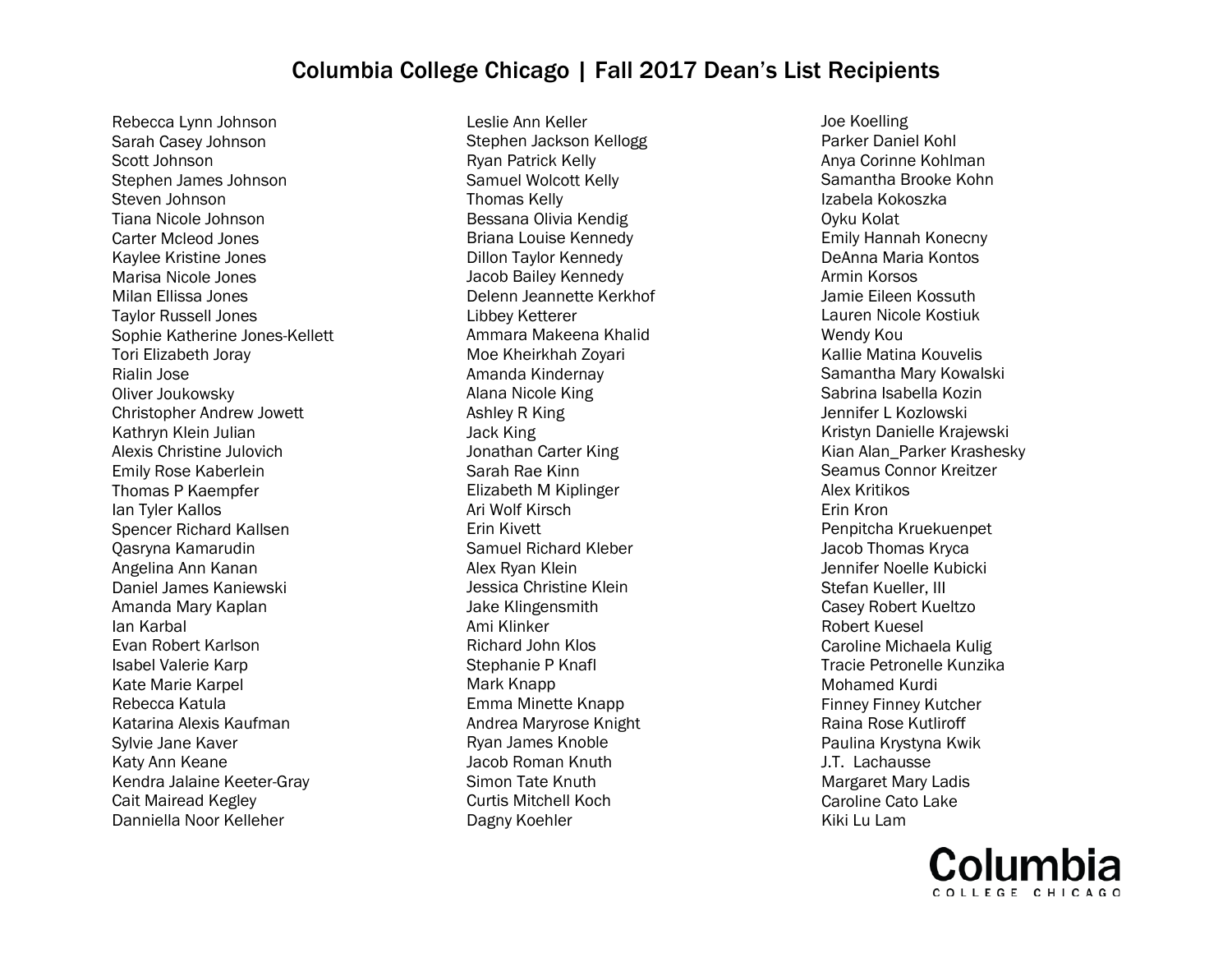Nik Allen Lamaack Brian Keith Lancaster-Mayzure Sarah Elizabeth Lane Josette Byrne Langevin Taylor Dianne Laroche Cole Beldyn Larsen John Richard Larsen Christopher Aaron Larson Christine Elizabeth Lauer Emily Anna Lauer Rebecca Sofia Lawlor Logan Ronald Leavitt Lauren Claire Leazenby Elizabeth Lebow Kylie Marie Ledford Cameron S Lee Alex Lee Sarah Ann Leeper Cali Luisa Lemus Colin Joseph Lenburg Charles Joshua Lenny Ivan Leon Alice Leong Shelby Renee Lerner Tori Corina Levin Megan Lewer Alana Lewis Sierra C Lewis Melanie Marie Lex Cong Li Wan Li Zoya Li Siyu Liang Katherine Lichter Holly A Liebenow Stephen Katz Lightbourn Leticia Lima

Alana Lindenfeld Matiel Briana Lindley Ace Linhart Sara Elizabeth Linville Vaness Marie Lipnica Sara Marie Litland Qing Liu Benjamin Ryan Lobel Kaylin Loer Bryce Nelson Lofchie Victoria Elizabeth Lombardo Benjamin Tyler Longson David Ricardo\_Guadalupe Lopez Jacqueline Victoria Loupakos Zoe Rayn Lourey-Christianson Kira Jane Lovell Paula Lovo Sabrina Lozada Jacob E Lucas Katelynn Alexandra\_ Luchtenburg Xander Quinn Ludlam Leah Ellen Luksetich Jialiang Luo Jazmin Lupercio - Delgado Tong Ma Zihuan Ma, Jr. Griffen Edgar MacCorkle Rhiannon Beth\_Ione Mach Carly Elizabeth Mack Charles Anthony Mack, III Essence Nicole Mack Sara Linnea MacKenzie Amber Rose MacLeod Allie Grace Magee Megan Ellis Magensky Alessandra Gabrielle Maiorano Ayla R Maisey

Panchali Sheersha Majumdar Jack Bond Malboeuf Naomi Maldonado Kaden Jase Maloney Hoi Wai Man Maneet Kaur Mander Gabrielle Katerina\_Mar Mangione Miranda Rosalie Manier Ryan Elizabeth Mankiewicz Sophie Henriette Mannaerts Mitch Phillip Manning Samantha Anastasia Manning Wan Syahirah Mansor Allyson Paige Manzella Martha Highland Mapes Xander Angel Candi Mar Makayla N Marguet Natalya Ariane Marinch Nicolas Howard Markese Amara Felice Markovic Kaitlin Rose Marron Natalie Anne Marshall Celestina Lynn Marszalek Karla Michelle Martin Katherine Louise Martin Charlie Cambridge Martin Rebecca Katherine Martin Timothy Martin Brad Cristian Martinez Liliana Martinez Mariana Martinez Alexis Nicole Marts Michael Gregory Martz Jessica Mascarenhas Kayla Marie Mason Austin Miller Mateer Luz Danaee Mateos

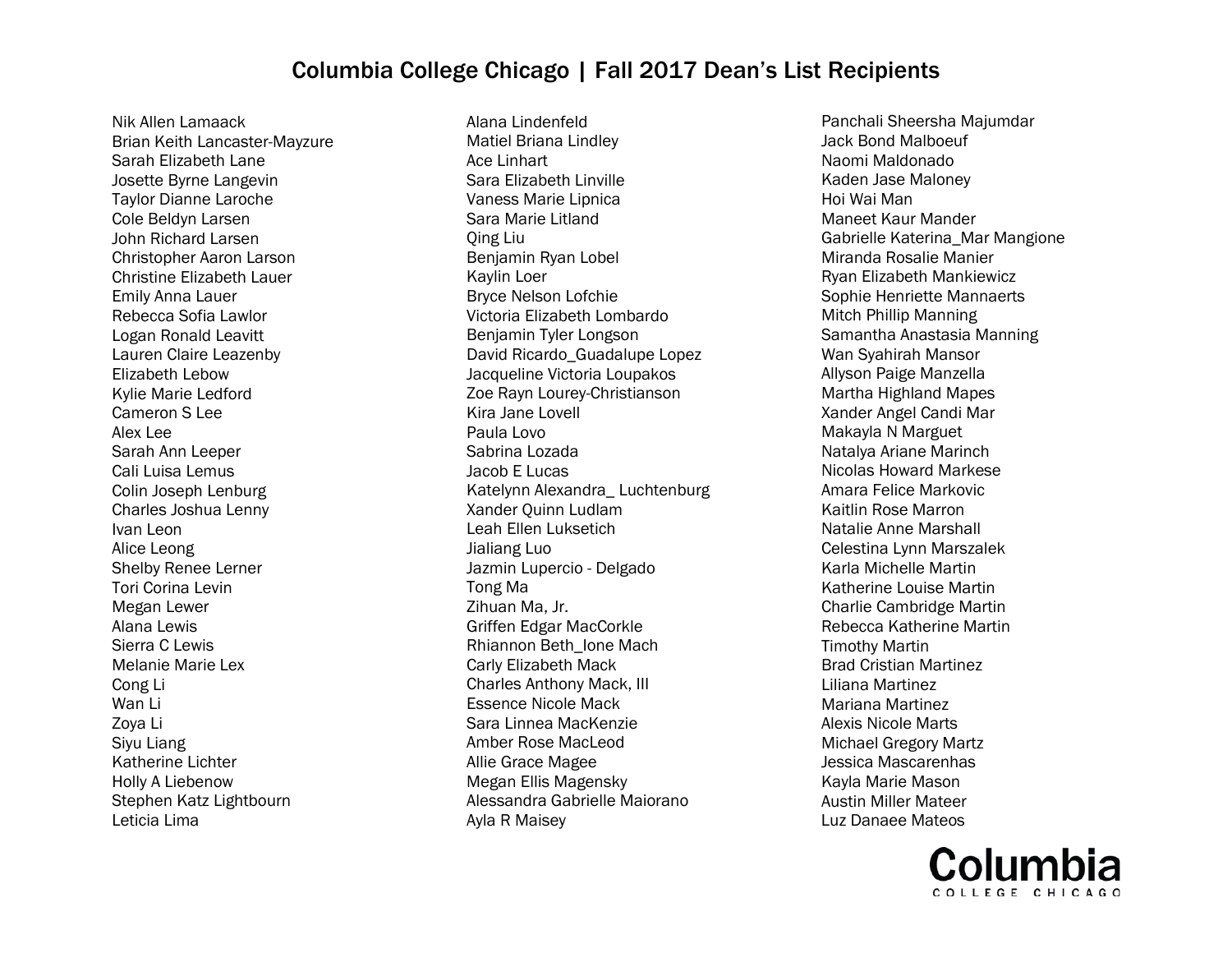Mulan Matthayasack Amanda Claire Matthews Abigail Mattingly Lukas Matuszewski Carolyn Marie Matyus Shwe Aung Maunge Adam David Mayer Abby Louise Mayhue Laura Cline Maynard Maya Mazur Rhyarna Oletha Mcbride Blaine McBroom Lili Claire McCormack Kendall Leigh McDermott Megan Margaret McDonald Natasha Alexandria Mcdonald Rose Martha McDonald Sarah Elizabeth Mcdonald Olivia Grace McDonough Maddy Triesa McEachen Megan Elizabeth McFarland Riley Payton Mcfarlane Madelyn Adaire McGarry Monica McGarry Austin David McGrath Rebecca McKenzie Lili Elizabeth McLaughlin John Porter McLeod Maria Anna Meade Ashlyn Nicole Means Robert John Mediano Tony Martin Meers Yesenia Melara Samuel Verne Melby Stephen Christopher Melia Albina Melnichenko Rochelle Escobar Mendoza

Ruth-Anne Mendoza Jose Roberto Mene Menezes Prado Josh Menon Megan Elizabeth Merry Grace Carolina Merten Nathan Alexander Mesmer Gabrielle Elyse Metivier Logan A Meyer Andrew Meyers Hannah Marie Meyers Jennifer Lynnea Michalski Kamila Miekina Kashmir Mikos Evan Mikrut Michelle Renee Miles Meredith Anne Miller Sadie Quinn Miller Sarah Dorothy Miller Zoe Ann Miller Avery Cheyenne Miller-Dakota Matthew Michael Mills Koshie Mills Jason Min Chase Evan Mincey Robyn Lyn Minor Asa Minter Emma Dailey Mitchell Lorelei Iwalani Miyamura Akito Miyazaki Malin Elisabeth Molander Nina Ruttan Moldawsky Marley Sue Molkentin Maura Frances Molloy Thomas Monforti Heather Monks Sarah Moore Shannan Nicole Moore

Emily Morales Alex Peter Moran Sarah Grace Mordecki Cynthia Loretta Moreno Estefania Sarai Moreno Daisy Grace Morey Miranda Morin Anna Leigh Moritz Andrew Samuel Morris Christopher James Morris Ray Morris Katherine H Morrissey Michael Richard Morrone Kendall Morton Robert Thomas Morvay Jena B Mosca Erin Jean Motyl Nick John Moulton Andrew Ng Moy Renee Marie Mudgett Allison Corinne Mugele Derek James Muhl Susannah Jane Mulhern Katrina Shivani Mulligan Sarah A Mulroe Jonathan Edward Munoz Sergio Munozgonzalez Ilse Araceli Murguia Antoinette Marie Murillo Erika Murillo Peter Myles Murphy Skyler Shea Murphy Jacqueline Rose Murray Jason Quentin Murray Kiana M Murray Josh Raymond Muszynski Marlene Nacaspaca

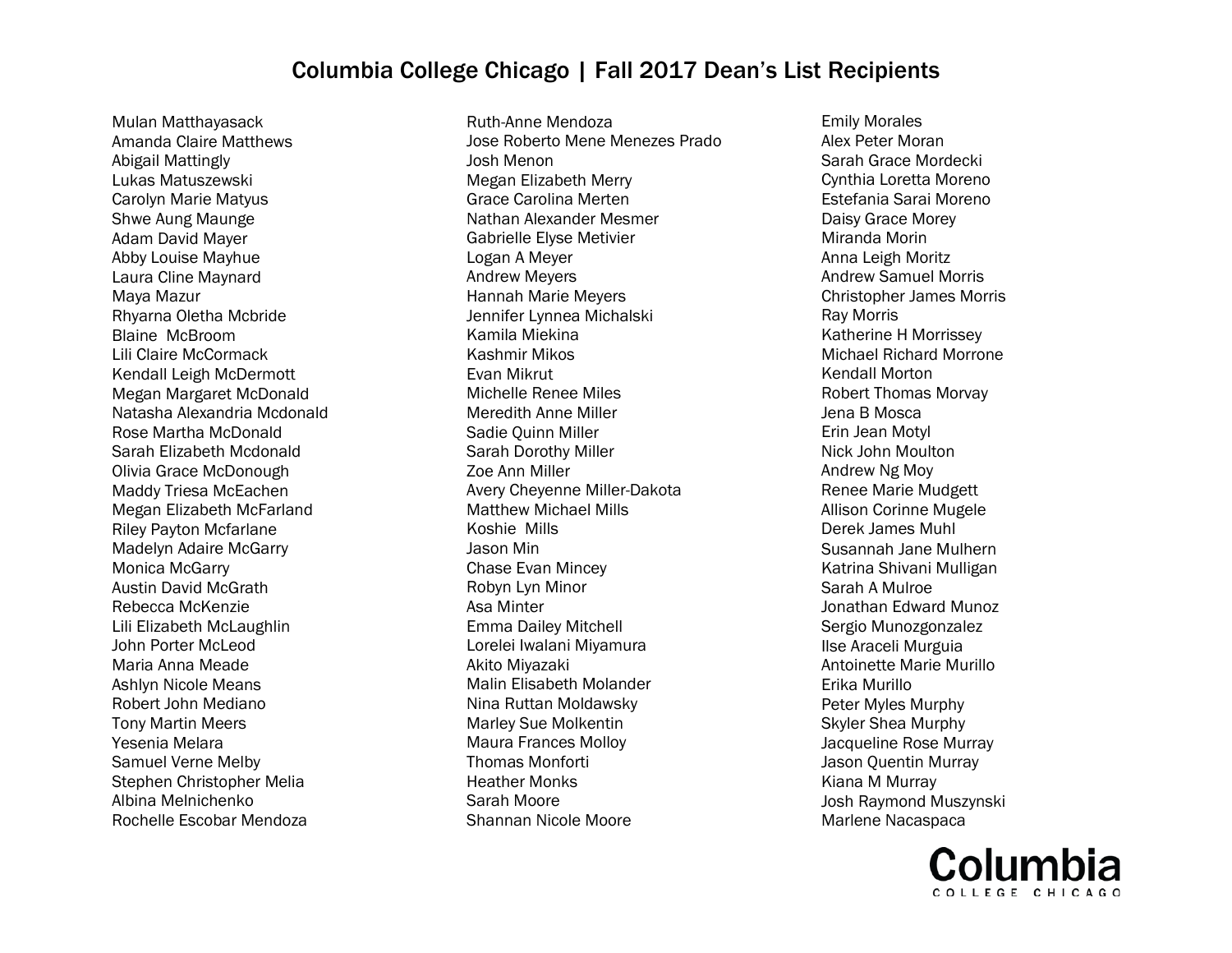Umiko Grace Nakamura Brooke Taylor Natal John Phillip Neff Crosby Ryan Nelson Dalin Keith Nelson Hannah Marie Nelson Haley Alexis Nettles McKenzie Louise Netz Kelsey Therese Neumann Raiza Cheyenne Newberry-Quiroz John Newell Tyler Nathaniel Newman Bethany Lynn Newton Lina Ngo An Thi\_Chau Nguyen Tina-Kim Thanh Nguyen Vi-Anh Dat Nguyen Vi-Linh Dat Nguyen Kristen Elizabeth Nichols Erini Nicolaidou Warner Michael Nieborg Therese Niedbala Gianna Nieto Katarzyna Maria Niezgoda Jason S Nimako-Boateng Christian Nisbit Robert Youash Noia Ana Nordwig Aaliyah Megdollia Northern Ryne Lawrence Norton Angelo Dominic Nottoli Rachel Nowak William Paul Nowak Maya Micayla Nudo Hannah Kathryn Nufer Shannon Nugent Kakrasana Adhi Nugroho

Tyler James Nuss Samantha Jo Nyenbrink Samantha Mae Nygard Jennifer Cheree Nyx Declan Patrick O'Connor Rosalina Maria O'Connor Veronica Veronica Oczowinski Jenna Marie Odell Mary Kathryn Patricia O'Donnell Jordan B Ogihara Calvin Wye\_Kit Oh Jessica Younjung Oh Ana Karen Ojeda Jeffrey Michael O'Keeffe Sophia Allegra Okugawa-Stoller Sofia Olivarez Taleisha Oliver Dana Louise Olson Salma Mahmoud Omari Juliana Bukola Omokheyeke Garrett Galen Omvig Sophia Ondrusek Anthony Malyk O'neal Dana Ontiveros May Zin Oo Shelyse Isabel Opio Krista Jane Opp Carter Richard Opsahl Bersal Mary Ordillano Aleksandra Magda Orlikowska Brandon Lee Orlowski Moeka Osada Emily Osborne Mariah Osburn Carlos Mariano Osuna Avery Connor\_Fleischli Otten Eric Ramon Outten, Jr.

Sloane Anita Oxley-Hase James Oxyer Celeste Dominique Paed Anna Louise Paliga Deanna Louise Palmer Michael James Pantelios Sonja Elisabeth Pardee Allison Skye Pardieck Matt Vincent Parenti Claire Li\_Ming Parker Phoebe G Parker Ariel Parrella-Aureli Rhen Karan Pass Niki D Patel Guadalupe Patino Brandon Gerald Paul Melody Kay Paul Isabella Paulitz Megan Nicole Pawlak Brooke Riane Pawling Joseph William Payeur, Jr. Patrick Joseph Payne Maya Elizabeth Payne-Schomaker Mariah Pendleton Sierra Pennala Victoria Peralta Brendon Seth Perdikis Abigail Andrea Perez Nathan J Perez Carly Joye Perkins Rhiannon Star Perrin Ashlin Lee Peters Arden Rosemary Peterson Joshua Henry Peterson Kyra Beth Peterson Madeline Gray Peterson Charlie Salvatore Petralia

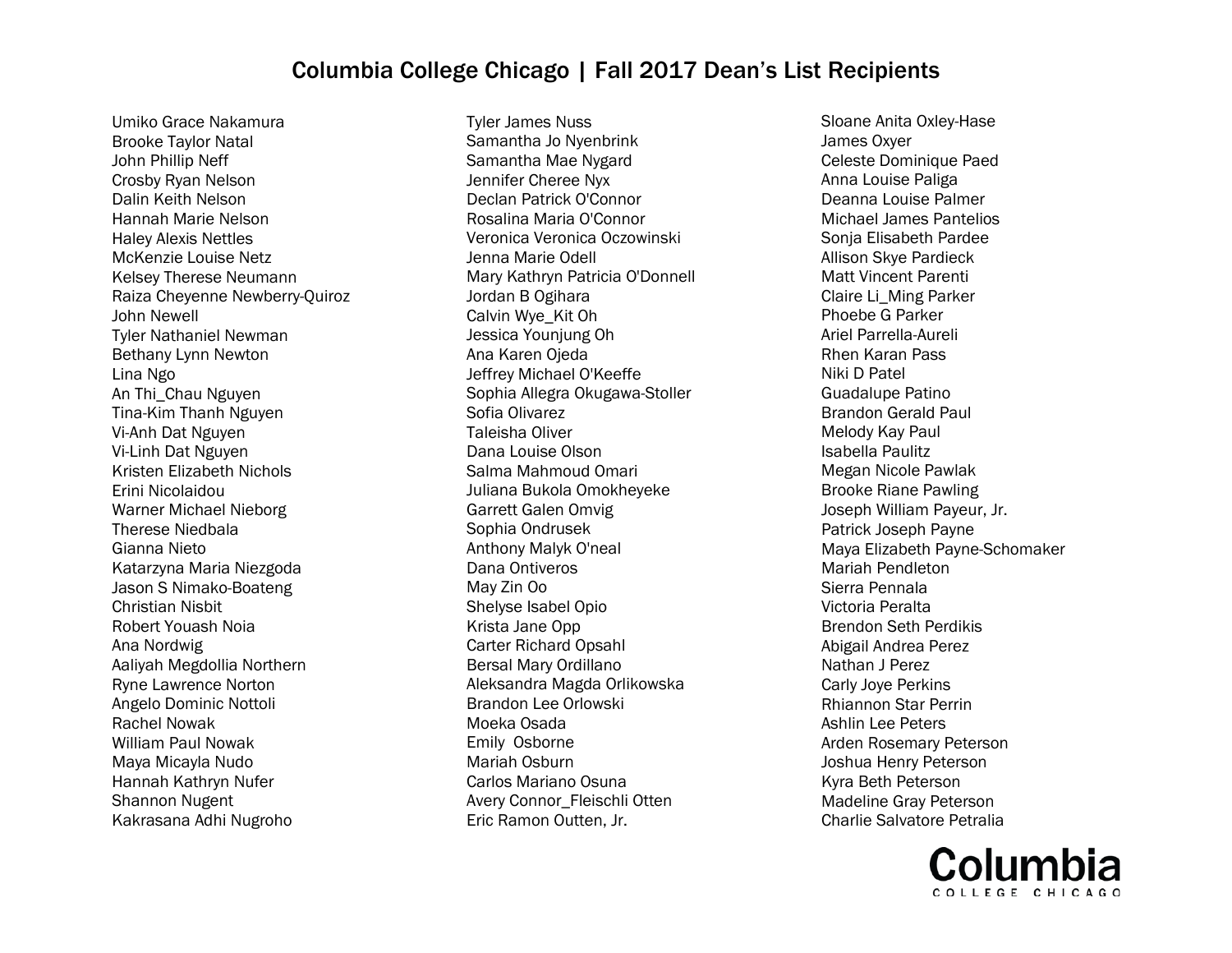Richard Petry Nicholas Phillippi Devin Rene Phillips Haley Phillips Abby Marie Pickett T.J. Pieffer Kyra Anne Pikowitz Grace Michelle Pilcher Emma Pillsbury Elizabeth Esther Piskorski Mary Grace Plazak Kristina Dee Plumb Lauren F Plummer John Michael Pogan Sophie Jiang\_Hua Pokorny Clayton Polak Nathan Robert Polak Emily Elizabeth Polick Nicholas M Polk Sarah Jafei Pollitt Maureen Elizabeth Polyak Sydney Kay Pomrening Grace Marie Pontius Noah Charles Poole Hannah Rebecca Popky Matthew Gabriel Popp Francesco Porcello Jack Orin Porter, II Madeline Jean Porter Meaghan Elizabeth Porter, Sr. Laurel Kristin Posakony James Taylor Post Ken Potocki Malley Powell Jessica Rose Powers Misha Pozen Ollie Pozos

Julianna Elise Pressley Ian Preston Shyunna Denee Price Madelena Primini Ashley Prine Meg Proffitt Maisie Pryor Danielle Nicole Przybysz Timothy Puccetti Bridget Michelle Purdy Tanner Marcus Puzio Sarah Pyne Kayla Gail Qualls Alexandra Maria Quigley Molly Elizabeth Quinn Natalia Elisa Quino Ivana Radeka Cory Radtke Molly Marie Raduenz Eryn Nicole Rafferty Zoe Raines Sara Isabel Ramirez Arevalo Iliana Ramirez Isac Pedraza Ramos Jelyssa Axana Ramos Sam Ross Ramsey Diego DeAndres Rangel Cameron James Rapata Michael Rapuano Hannah Raymundo Mackenzie Elizabeth Rea Jade Alanna Rector Chyna Reed Cole Anthony Reed Genna Marie Reed Shaquita Reed Jill Reedy

Lily Reeves Karl Christopher Regensburg Alec John Reicher Erin Nicole Reid Eric Joseph Reier Camila Rengifo Jenna Racquel Resendiz Kevin Scott Resnick Annabelle Lee Revak Zoey Reyes Joselle Blanca Reyes Noah Ribaudo Lauren Emily Ricci Ricci Elena Ricci Raina Lynn Rich Julia Richardson Marlayna-Rose Marie Richardson Ziah Azja Jean Richardson Nicholas Sean Richard-Thompson Jared Christopher Rickey Michael Scott Rieke Quinn Thomas Rigg Jenna Christine Rillie Ian Ring Kristen Kathryn Rinner Paul Lawrence Ripp Nicholas Eric Rissmeyer Conor James Ritchie-Dunham Clara Isabel Rivera Michael Dmaian Rivera Camila Rivero Mason Brady Roach Jori Amahria Roberts Athena S Roberts-Forouzi Camille Josephine Robertson Patrick James Robey Hadley Victoria Robinson

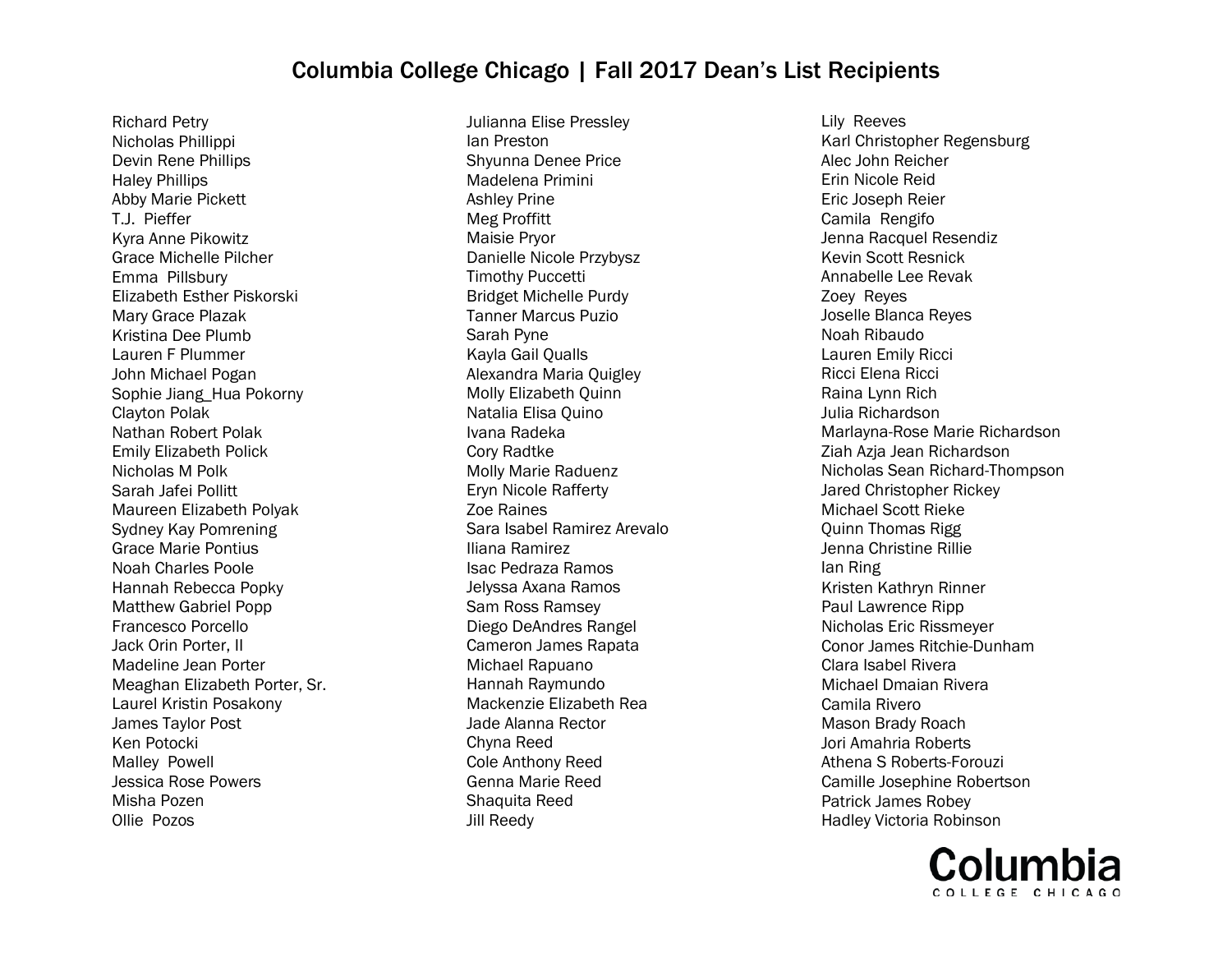Mariah Marie Robinson Nicole Lynne Robinson Peyton Danielle Robinson Savana Robinson Anna Elizabeth Rogers Eleanna Rogers Shanti Avalon Rogers Nolan Anthony Roher Christopher Andrew Rohrbeck Johnny Francis Romer Lisa Marie Ronzello Alexa Ross Brandon Alexander Ross Kelly Rottman Grace Angeline Roushdi Angela Lucia Rublaitus Mary E Rudacille Samuel Phillip Ruesink Michael David Rundle Jack Shaw Runnels Glenn Brian Rust Ian S Rust Liz Marie Rybka Malcolm James Ryshavy Paulina Aniela Ryt Alana Saad Jonathon M Sadowski Brianna Elizabeth Saenz Brianna Marie Sage Andrea Paola Salcedo Llaurado Connor Staton Sale Adriel Cayla Salinas Gregorio Salinas, Jr. Purusottam Samal Ibrahim Jamal Samra Pedro Adrian Adrian Sandoval Caroline Anne Sandrell

Emily J Sarra Katherine Elizabeth Savely Hope Victoria Sayre Ilaria Scarcella Alexander William Scarfe Rachel Marie Schafer Makala Jayne Scheel Emily Anne Schexnayder Hannah Rose Schierbeek Luke Schilder Emma Rose Schlader Bronwyn Marie Schlaefer Todd David Schlegelmilch Elana Kristen Schmidt Heather Lynn Schmidt Jacob Schmidt Kelsey Lyn Schmidt Bethany LaVonne Schmieder Rachel Schneider Emma Rose Schober Maria Schrater Rachel Ann Schrock Miles Jahausa Schuett Megan Leigh Schuetter Olivia Alise Schuller Audrey Nicole Schulte Hailey Barbara Schultz Ethan Schwabe Belinda Autumn Scruggs Kendra Rose Searl Alexandra Secrieru Adele Sego Cassandra Lyn Selsor Allie Leigh Semrow Sophia Marie Senese Grace Catherine Senior Natalie Serafin

Pouya Shahbazi, Sr. Shai-ayne Alicia Shakir Kathleen Ann Shanahan Natasha Rochelle Shargel Nick Ryan Shaw Madison Marie Sheets Sophia Rae Sheets Jocelyn Shelton Brooke Abegail Sherman Andrew Charles Shike Nicholas Brett Shinners Emily Lynn Shoop Matthew Alan Shope Brogan Eleanor Shore London Chantel Short Alyssa Lindsey Shuster Donna Marie Siegel Emma Marie Siegel Hannah Kae Siglin Zachary Sikora Jessica Louise Siletzky Erica Lee Siliezar Laura Louise Sillanpaa Anaje Mar Silva Cynthia Silva Nathalie Silva Isaiah Wilson Silvia-Chandley Elaine Claire Simmons April Sharron Simpson Aaliyah Sims Emily Marie Siwik Kaylie Nicole Slack Jasmine Slade Haley Morgan Slamon Jaime Diane Small TyKira Devon Smalls Lawson Wesley Smead

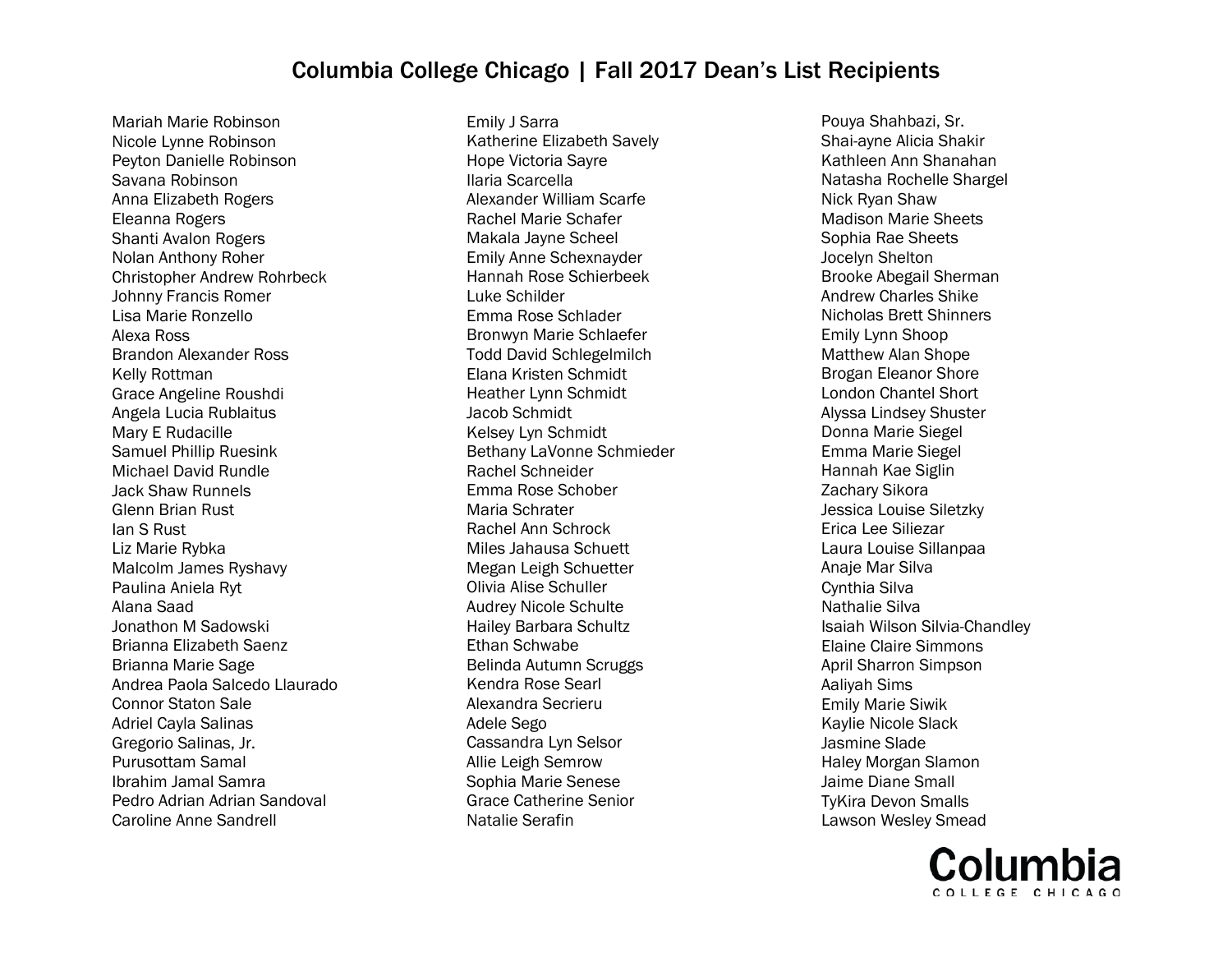Rylie Nicole Smedley Jaida Page Smigielski Angel Neva\_Victoria Smith Anthony Glenn Smith Ciara Josephine Smith Copeland Marie Smith Drew Elizabeth Smith Emma Jayne Smith Erika June Smith Hannah LeeAnn Smith Maddy Smith Madelyn Grace Smith Mary Marie Smith Samantha T Smyser Jena Taylor Snelling Marisa Patrice Sobotka Sharlene Nicole Solis Evelyn Soraghan Walter Daniel Sorel Erik Sosa Rebeca Soto Maggie Banning Sotter Maria Jean Spadafore Gia Rita Spalla Elise Nicole Spicer Eliza Jorie Spogis Calvin Bradee Spriggs Avery Springer Anthony Sprunk Jessica Paige St John Aleah Rae Stacey Nia Kamil Stafford Mary Whitney Stahl-Hubbard Sierra Brooke Stamm Brandon C Stanley Claire Stanton Thomas Gabriel Star

Kennedy B Starcevich Nina Starcevich Christian James Starr Malaina E Stassines Artur Stefani Stefani Fagundes Daniel Jeffery Steininger Catherine Julia Stema Chloe Astelle Stevenson Josie Jo Stevenson Brock Alan Stillmunks Madeline Mary Stoiber Annaleigh Stone Shira Sydney Stonehill Peyton Alexandra Storz Gwendolyn Holly Stovall Cyrus Stowe Lex Dawn Strader Carly Strait Chloe June Streif Andrea Lauren Strickler Cassandra Lynn Striker Noa Strizover Nicholas Armahn Stroud Morgan Lynn Stubblefield Colette Hanna Stubitsch Jacob Colin Stucki, III Madelynn Joy Stuenkel LeAnn Mishelle Stutler Rebecca Leigh Stutzman Peter Steven Sullivan Edwin Joseph Sulzer Yi Sun Priyal Gopaldas Sura Voravan Susettheenee Kale Shaye Sutton Maeve Ann Swan Jordan Rose Swanson

Jeffrey William Sweeney Daniel J Swisher Evan Louis Szewc Benjamin Sparhawk Tancredi Marisa Marie Taravella Kayla Christine Taylor Nic Ten Grotenhuis Arianna Terlitsky William John Terry Rachel Leigh Teuscher Sally Christian Thames Daniel D Thao Zur Thibodeaux Annella Elizabeth\_Marie Thomas Hannah Gifford Thomas Ava Bella Thommen Abigail K Thompson Lucas Joaquin Thompson Sidney Renee Thompson Baylee Anne Thorburn Madison Cynthia Thornton Halldora Thoell Thorsteins Kurian Thottupuram Micha Jasmine\_Renee Thurston Abigail Faith Tierney Mark Carleton Tilley Alexia Rose Tillman Kayla Idesa Marie Manala Timbol Mariel Grace Tishma Rebecca Sue Tober Aja Todd Natalie Christine Toland Shanelle Marie Armesi Tolentino Katlyn M Tolly Loren Michelle Toney Sevina Velieva Topalska Andrea Torres

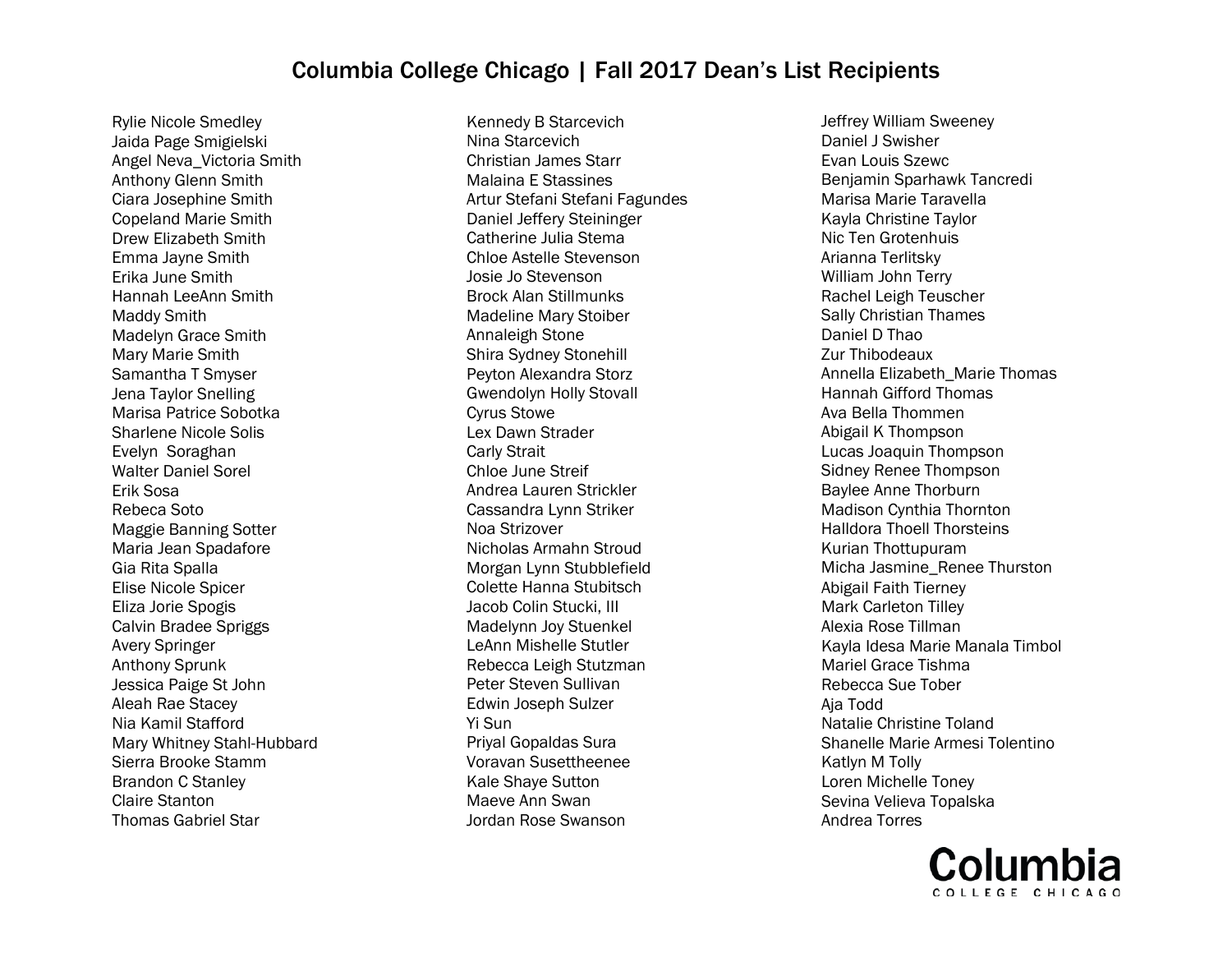Coraima Elizabeth Torres Nathaniel Torres Simone Minnie\_Yolan Townsend Madison Elaine Tozier Rita Maria Tramelli Vu Tran Kayla Ann Trebat Pedro Alonso Tresgallo Ariel Etana Triunfo Sarah Maria Trobee Mackenzie Lee Trowbridge Isabel Trujillo Anh Truong Lauren Marie Trythall Anastasia Angelina Tsopelas Ryan Edward Tucker Lois Emily Tuman Kim Tupas Angel Marie Turan Dylan Quinn Turcott Julianne Marin Turkel Krystal Chanel Turner Josh Kenneth Turnipseed Sharonda Amelia Tutson Clare Elizabeth Tuuri Claire Wright Tyznik Sarah Anne Uhlarik Michael Raymond Ulm Drew Underwood Danielle Marie Uppleger Alyssa Upton Luke Raymond Uritescu Leon Valdez, II Edon Yisrael Valdman L'lilae'Ahnah Valentino Shay Lee Van Lue Lauren Elizabeth Van Reken

Peter James Van Winkle Charles Lawrence VanderKlipp Hannah Noel Vanderkooy Mandi Cheri Vanhoy Grant Allan VanLanduyt Casey Olevia Walker Varanasi Toni Marie Varchetto Maria Joanna Varela Angelina Vargas Dianna Carolina Vasquez Chloe Lynne Vavra Madika Hannah Vaynerman Maya Elise Vazquez Melanie Yesenia Vazquez Xavier Elijah Vazquez Arlene Vecchi Tamara Vega Matthew Charles Vergun Matthew Ryan Vetter Emily Marie Victores Vanessa Villarruel Elena Estelle Vincent Sophia Elizabeth Vitello James August Vitullo Annaliese Elizabeth Voci Shannon Marie Vogt Sara Elizabeth Vos Taylor Alexander Vos Bethany Frances Voshell Ben Michael Wachs Alise Anne Wagner Kala Frances Wahl Karolina Anna Walkosz Christopher Jarrett Wall Mary Ann Regan Wallace Sadie Marie Walton Xinxin Wang

Yanqi Wang Yilan Wang Yuting Wang Paxton Marie Wanink Amber Denae warfield Luke Warner Nicholas Warrington Brendan Marcus Wascher Alana Marie Washington Gabby Marie Tan Chu Watkins Maris J Watson-Hall Kaci Jae Watt Ava Jeanne Watts Jonathan Jesus Way Nyla Brianna Webb Emma Marie Weightman Tina Nicole Weingroff Edward James Weissfeld Katie Elizabeth Welko Conrad Christian Weres Nicole Werth Chloe Catherine Wesley Dane Wheaton Alexianna Andrews Wheeler Lauren Jade Wheeler Moriah L Wheeler Kira Annalee Whitaker Paige Justine Whitaker Elizabeth White Lauren Nicole White Hannah Rose Whited Joshua Anvers Whittom Hannah Wien Sadie Eness Wiese Breanne Taylor Wilhite Nate Cole Wilke Chris Williams